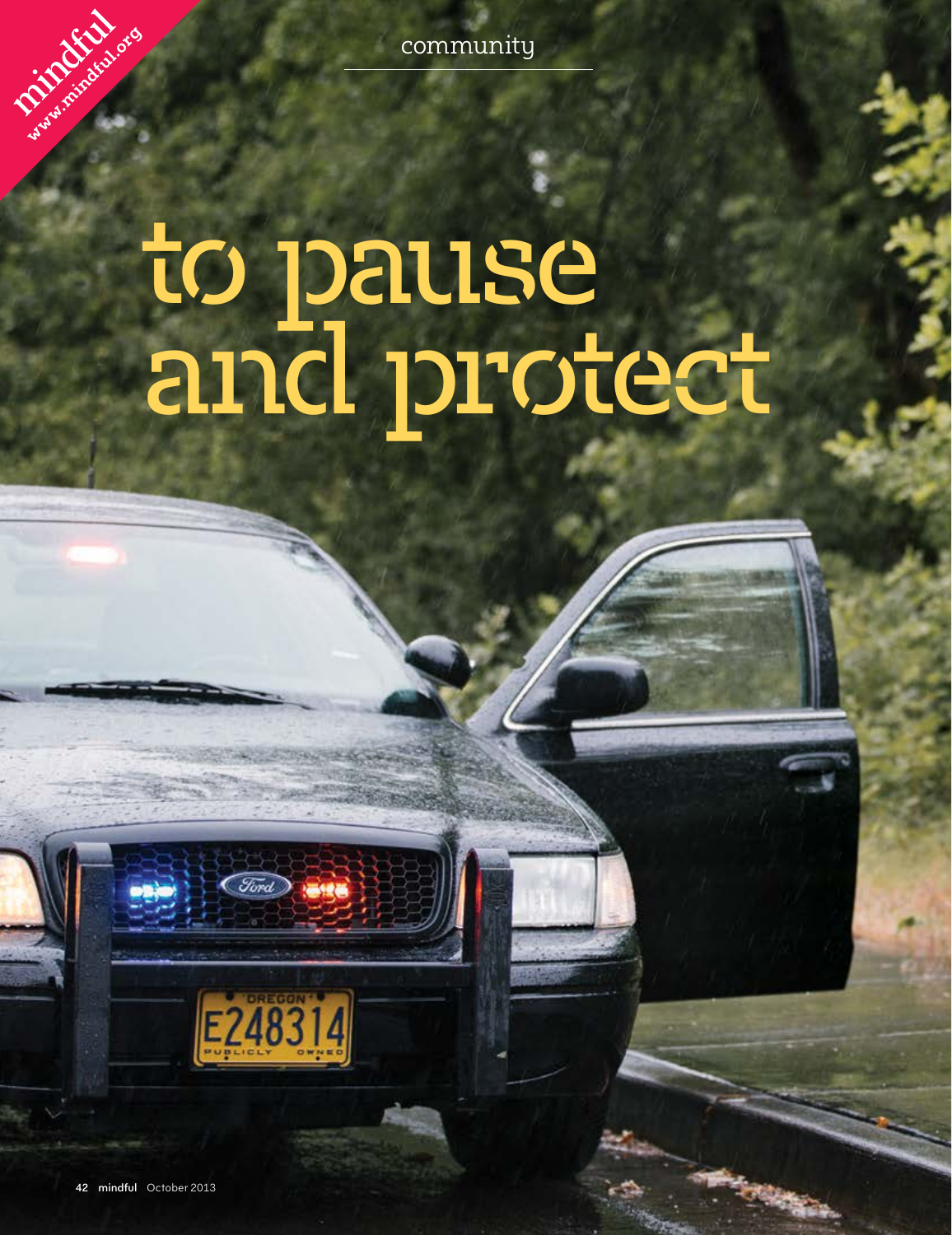In a groundbreaking program, Oregon police officers are learning mindfulness techniques to deal with stress, be more focused on the job, and connect more meaningfully with the people they serve.

ĥ0

**By Maureen O'Hagan Photographs by Mark Mahaney**

 $\bar{w}$ e are so imp **by the toxicity our profession," s** Lieute **Richard Goerling of the Hillsboro Police Department in Oregon, "so consumed by our jobs, we don't know what to do."**

ı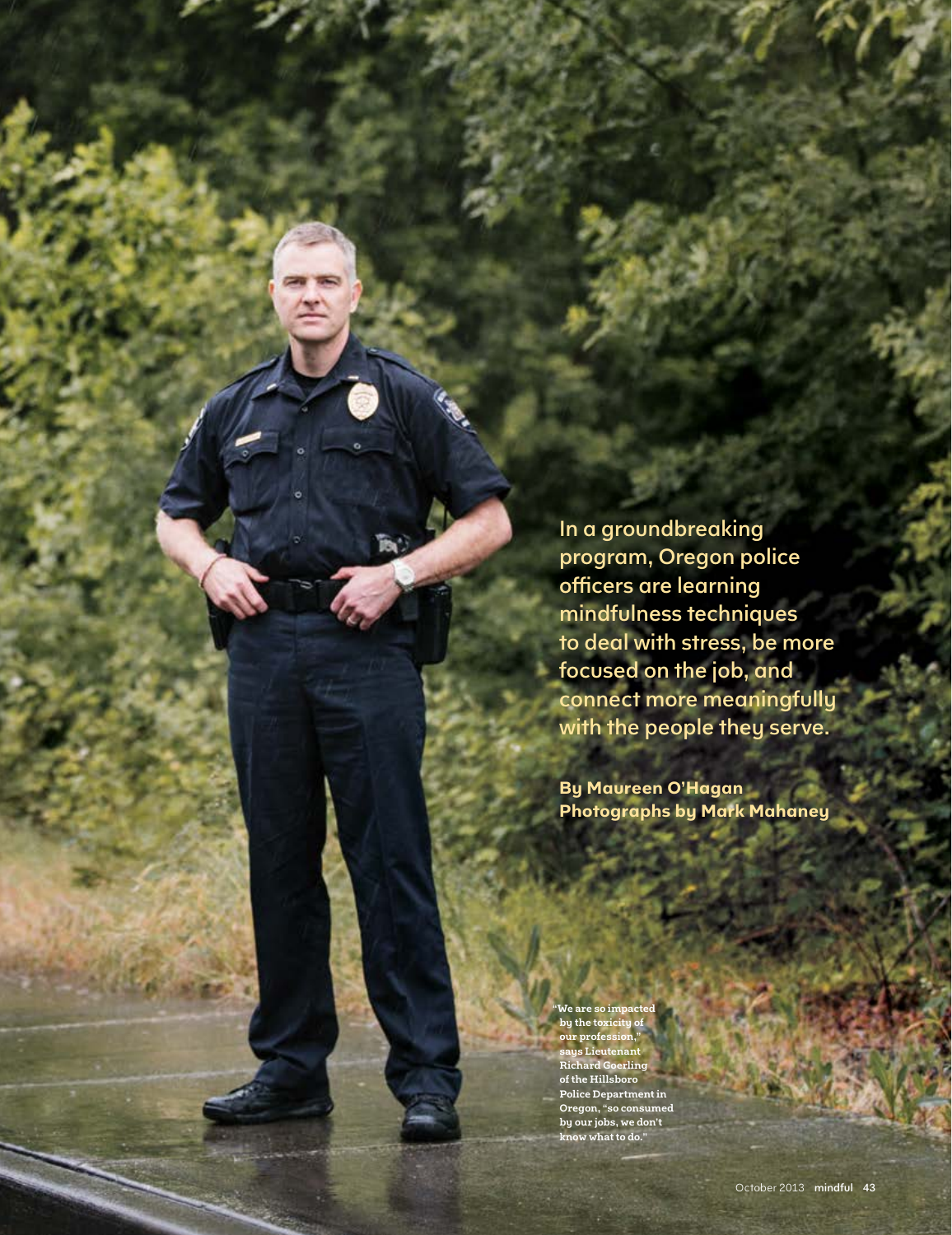**On a Tuesday afternoon this spring, nearly two**  dozen cops from the suburbs of Portland, Oregon, ambled into foreign territory: a yoga studio. They were here for a unique course in mindfulness, one that proponents say could help transform policing.

**Like others in the department who volunteered to take the mindfulness class, Officer Eric Russell arrived feeling skeptical. But he's keeping an open mind, especially considering what he has to juggle every time he gets in his police car—from an earpiece he wears that's connected to the dispatcher to the police radio that is often tuned to a different channel to a computer screen flashing information to the driving itself, sometimes with lights and sirens. "It's a catastrophe waiting to happen."** 

As they settled in, they joked and jabbed with the ease of colleagues who have worked together for years. They piled up mats and pillows with the excessiveness of those who haven't spent much time in *savasana*, some building nests that looked like La-Z-Boys.

On one side of the room sat an officer who recently had to confront a man hacking down a door with a Japanese sword—he was fighting off imaginary attackers. On the other side of the room was a former Marine sniper who had served in Iraq, with a haloed grim reaper tattooed on his arm.

Now, in this peaceful room, with the daylight dimmed by mauve curtains, these members of the Hillsboro Police Department were being asked to contemplate a raisin.

"Press on the raisin," the instructor said in a soothing monotone. "Is it soft, rough, or smooth? Is there a stickiness?"

Everyone was engaging mindfully with their raisin—or so it seemed.

"We all knew what was crossing each other's



minds," Officer Denise Lemen says later. "We all wanted to start shouting out one-liners." If they'd so much as glanced at each other, they would have burst out laughing. Or worse.

 "Being able to go there, and focus, is hard," Lemen continues. "In my mind, I'm like, it's a frickin' *raisin*." (Except she didn't use the word "frickin'.")

You may know the raisin exercise. You may recognize it as challenging. What you may not realize is just how difficult it is to run this exercise for cops—and how much it took to get them here. These officers have responded to homicides and suicides; they've removed children from abusive parents and slapped cuffs on drunk drivers; they've chased down robbers and been taunted by hostile gangbangers. They think of themselves as warriors. And now a shriveled old grape was making them feel like they were losing control.

"It was probably the most difficult thing I've done in a long time," says Officer Lisa Erickson.

Yet, as uncomfortable as this class would get, the two dozen officers signed up because they knew *something* had to change. Their profession is tough. In Hillsboro, things were even worse. In fact, you might say that Hillsboro's finest came to mindfulness the same way a drug addict comes to treatment: they hit rock bottom.

### **Lieutenant Michael Rouches likes to say that**

when he joined the Hillsboro police force some 20 years ago, "we were 24 miles away from Portland but light years away from its progressiveness."

In those days, Hillsboro was all about agriculture—the kind of town where kids were sometimes let out of school to help with the berry harvest. Back then, one of the larger employers was Carnation, the powdered-milk company.

In Rouches' time here, the population has doubled, to 93,000 residents. There's still agriculture—including vineyards of pinot noir and chardonnay grapes and a sizeable Latino population supporting it. But now it's mainly known as the center of Oregon's "silicon forest," where the drivers are biotech and high tech. Genentech, a company that makes blockbuster hormone therapy and cancer drugs, has a packaging-and-distribution facility here. Intel, the chipmaker, has 18,000 employees in Hillsboro, its largest site in the country. Those industries have attracted well-educated workers from around the globe.

For the city's 120 sworn officers, policing here is challenging, as it is everywhere. As cops like to say, it's 80% boredom and 20% sheer terror.

 "This job," says Officer Stephen Slade, "will break you down and crush your soul."

Think about it. Cops take people to jail. They're not happy. Cops give people tickets. They're not happy. They arrest the husband who is beating his wife—only to have the wife jump on them because she doesn't want him locked up.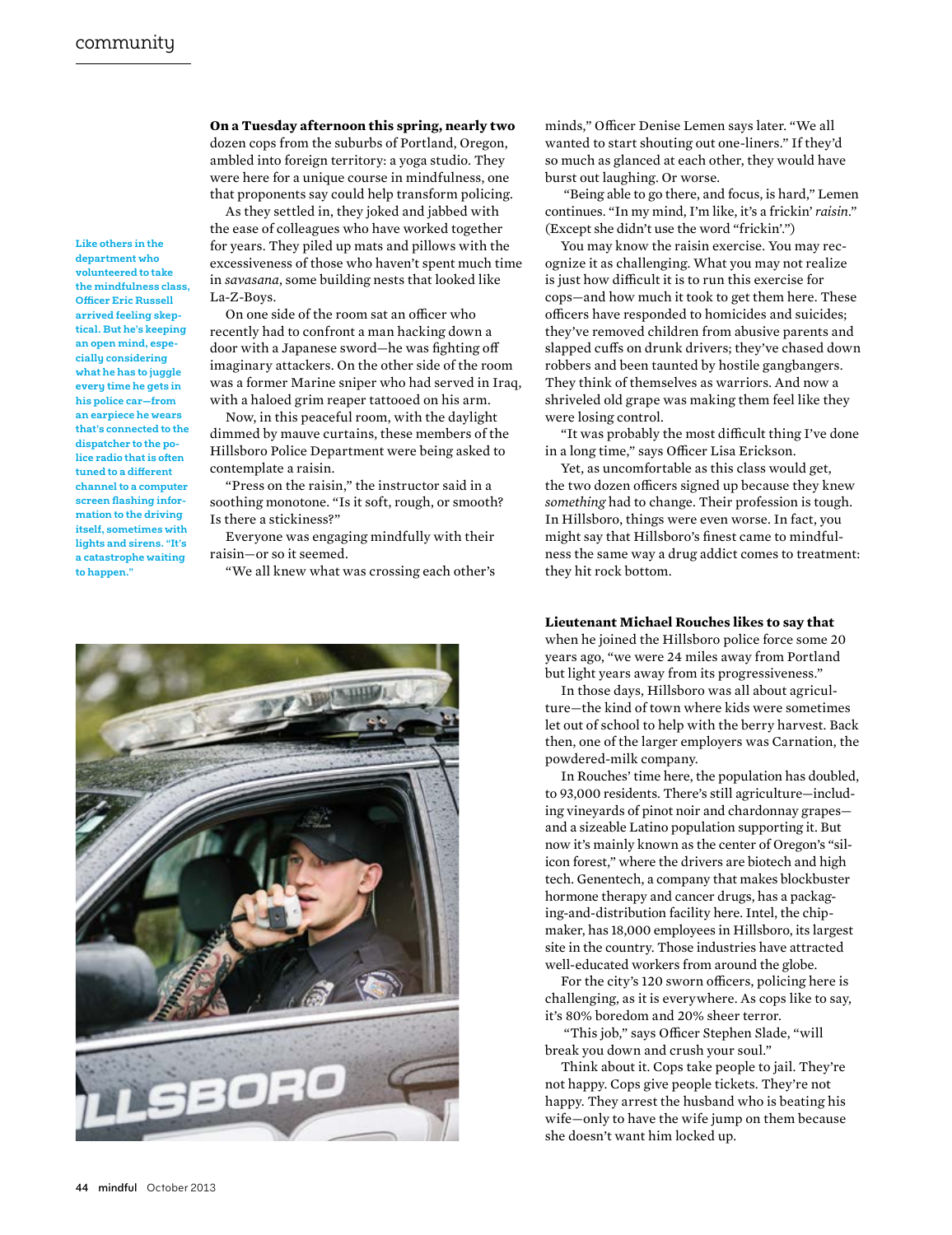

**Hillsboro police officers try mindfulness meditation. From left, Roberto DiGiulio, Mark Vertner, Kelly Hickman, Kevin Harrison, Kurt Van Meter, and Jeff Branson.**

"Everyone hates you," Slade continues. A hulking 6-foot-5, he's on the SWAT team and is called out in some of the most volatile situations. Twice in 10 months he was shot at. As he talked, he jostled his leg up and down, nonstop, for almost an hour.

Everyone knows this job gets to you, says Sergeant Deborah Case. But you can't act like it. "Our culture is such that we're supposed to suck it up and not be impacted," she says. And most police institutions still don't do a heck of a lot to address these issues. At the police academy, Case says, they talk about stress-reduction strategies for maybe 15 minutes.

"You're told to de-stress by working out," says Lemen. A lean and fit K-9 officer, she does CrossFit and triathlons. "It's weird," she muses. "I'm still kind of stressed out…."

"We deny ourselves the experience of being human," says Case. "It's going to leach out somewhere."

That "somewhere" might be among their colleagues or while talking to law-abiding citizens. It might be on the street, where some officers are so amped that things escalate more than they should. Or it might be at home, where officers say they have trouble decompressing completely.

That's what happened in late January in Hillsboro. Police were called to the home of Officer Timothy Cannon. The 13-year-veteran had been drinking heavily and was out of control, according to news reports. He was holed up in the house with his wife, his daughter, and a cache of weapons.

Over the next hour or so, 10 officers, including SWAT team member Slade, tried to coax him out. He told them he wouldn't surrender, then threatened to shoot them, according to a transcript of the dispatch call. A fierce gun battle ensued, with as many as 100 shots fired. Cannon ultimately surrendered and was charged with 11 counts of attempted murder.

No one was seriously injured—at least physically. But to the department, it was devastating.

 "We are so impacted by the toxicity of our profession," says Lieutenant Richard Goerling, "so consumed by our jobs, we don't know what to do."

Figuring out what to do has been Goerling's longtime crusade—and it's what has led this suburban police department to some cutting-edge work.

**Ask Brant Rogers—the soothing-voiced instructor** with the raisins—how he got involved with the Hillsboro police department and he'll laugh. **→**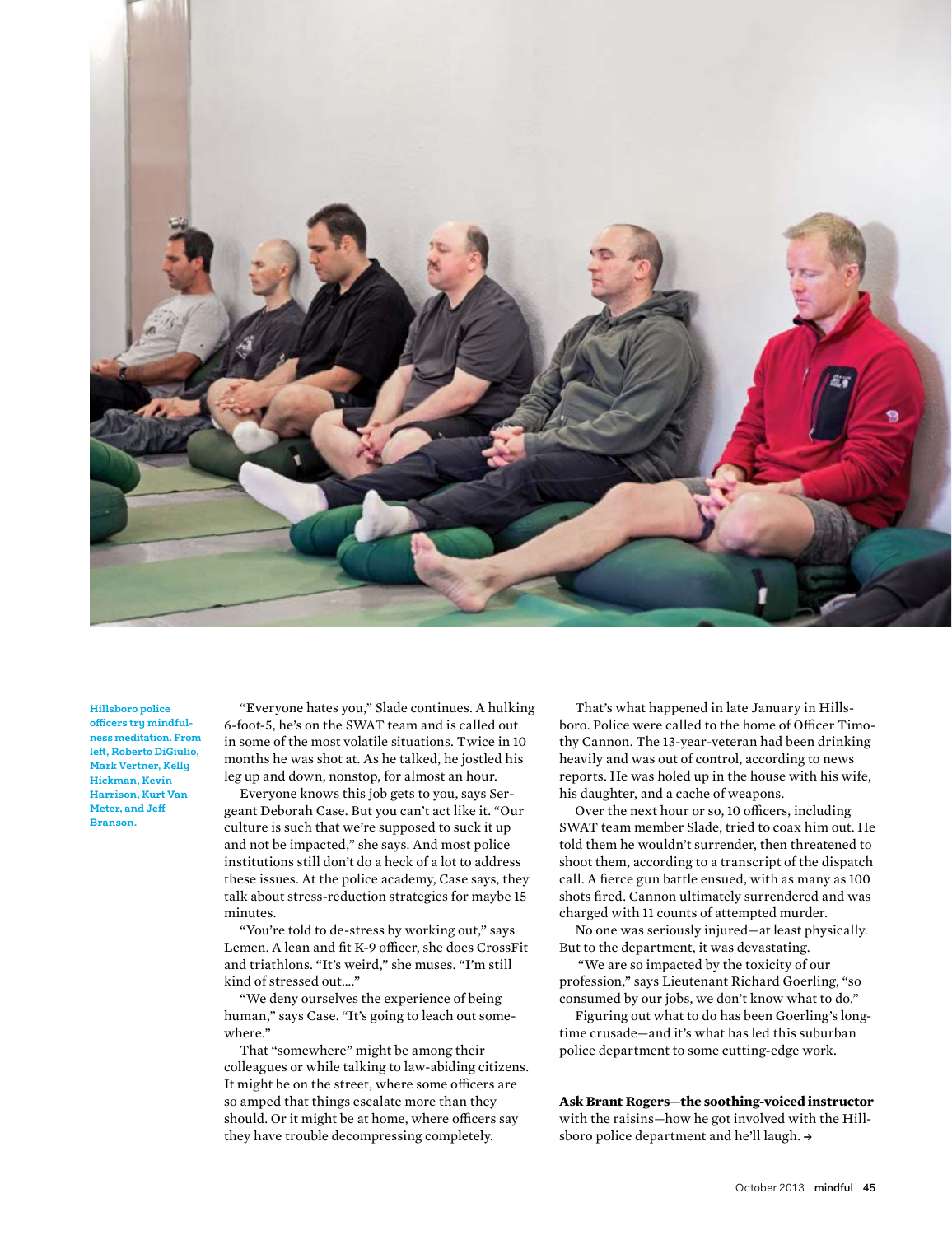# "In our culture, we're supposed to suck it up and not be impacted."

### Sergeant Deborah Case

A rail-thin 6-foot-8, he had the idea several years ago to offer a yoga class for police and firefighters. "I figured I'd just put it out there," he says. "I didn't know if anybody would show up.

"And sure enough, nobody showed up."

Cops and firefighters, it turned out, were not interested in yoga. Except for one: Goerling. A member of the Coast Guard reserves with an MBA, he's a little bit unusual for a cop. "I'm a contrarian in the business," he says. "Because somebody needs to be."

Some years back, Goerling began noticing how many of his colleagues were suffering from lower-back pain. He knew that elite athletes, including Shaquille O'Neal, were practicing yoga and thought it could help. So he went to Rogers for lessons. Then he started "sneaking in plugs for yoga" when he talked to his aching colleagues.

As he got to know Rogers better, he learned more. Rogers is an instructor of Mindfulness-Based Stress Reduction (MBSR), the program developed by Jon Kabat-Zinn at the University of Massachusetts, which began in 1979. From the moment he and Goerling began talking, Rogers recalled, they were "on the same wavelength."

Goerling took Rogers' MBSR course and began a practice of mindfulness, which he continues today. With a busy lifestyle, he found his four-times-aweek swimming habit to be a great place to practice. "You're focused on sliding through the water, the sound of your breath in the water," he says. "You find moments to be present in the moment you're in."

Goerling found that his mindfulness practice helped him be more patient at home, that it helped him deal with the stressors of his management position as a watch commander supervising two teams of 24 officers in total and as leader of the newly formed crisis intervention team, which focuses on responding more effectively to the needs of the mentally ill in crisis. It didn't take long for him to begin to wonder how this could apply to policing itself. For instance: could mindful breathing help officers when they had to drive "code 3" to a call, with lights and sirens? Would being "present" help them handle calls involving people with mental illness? Would it help them with their own stress level?

He was certain it was worth a try.

"I began looking into how we build resilience so police officers can go through trauma—whether it's **→**

**Denise Lemen, a K-9 officer who has also taken the department's mindfulness class, says, "I've been taught that my stress runs down-leash to my dog. If my dog is a little calmer, maybe I'll be a little more successful. Maybe because I'm doing this mindful stuff, maybe that will help me not be so amped up."**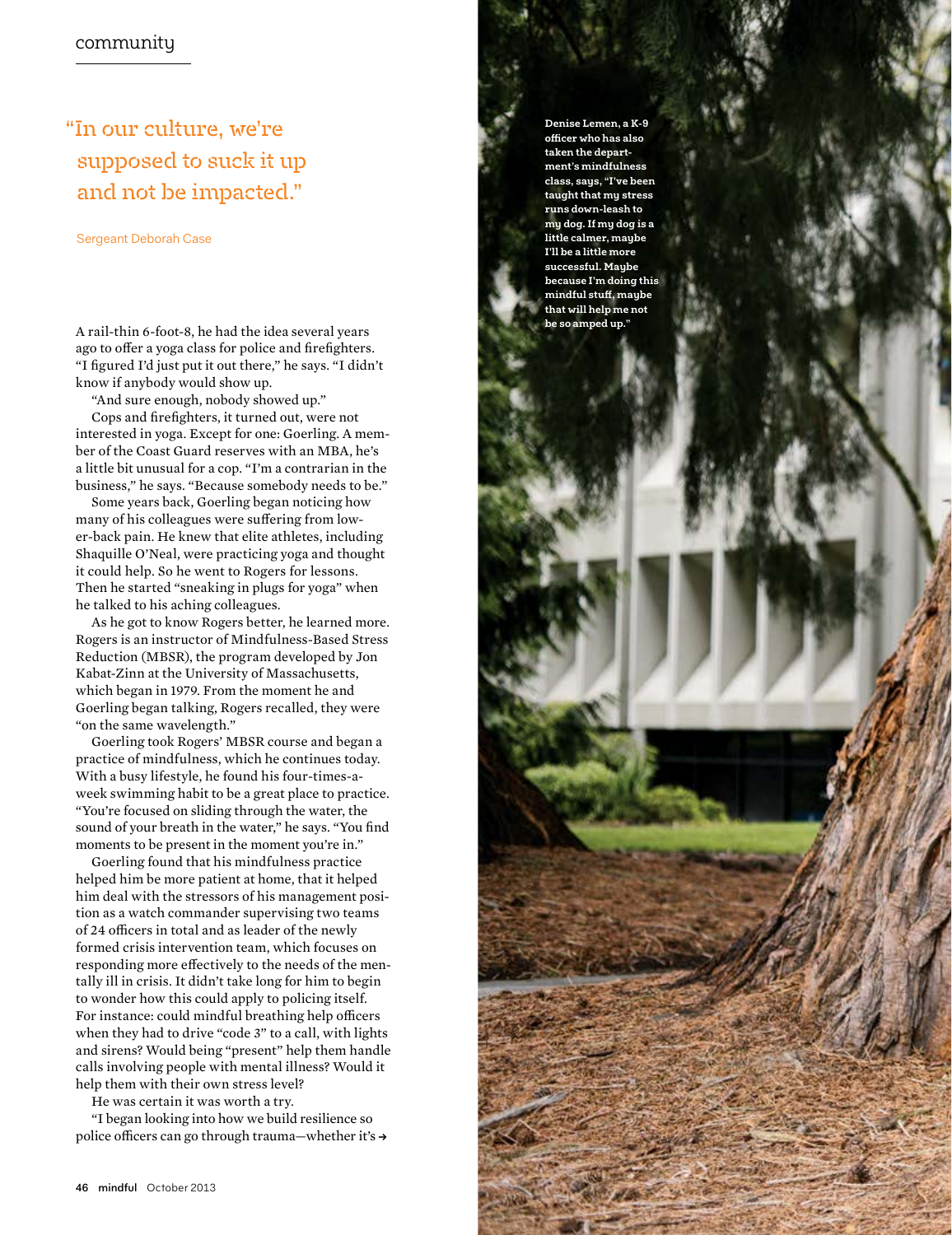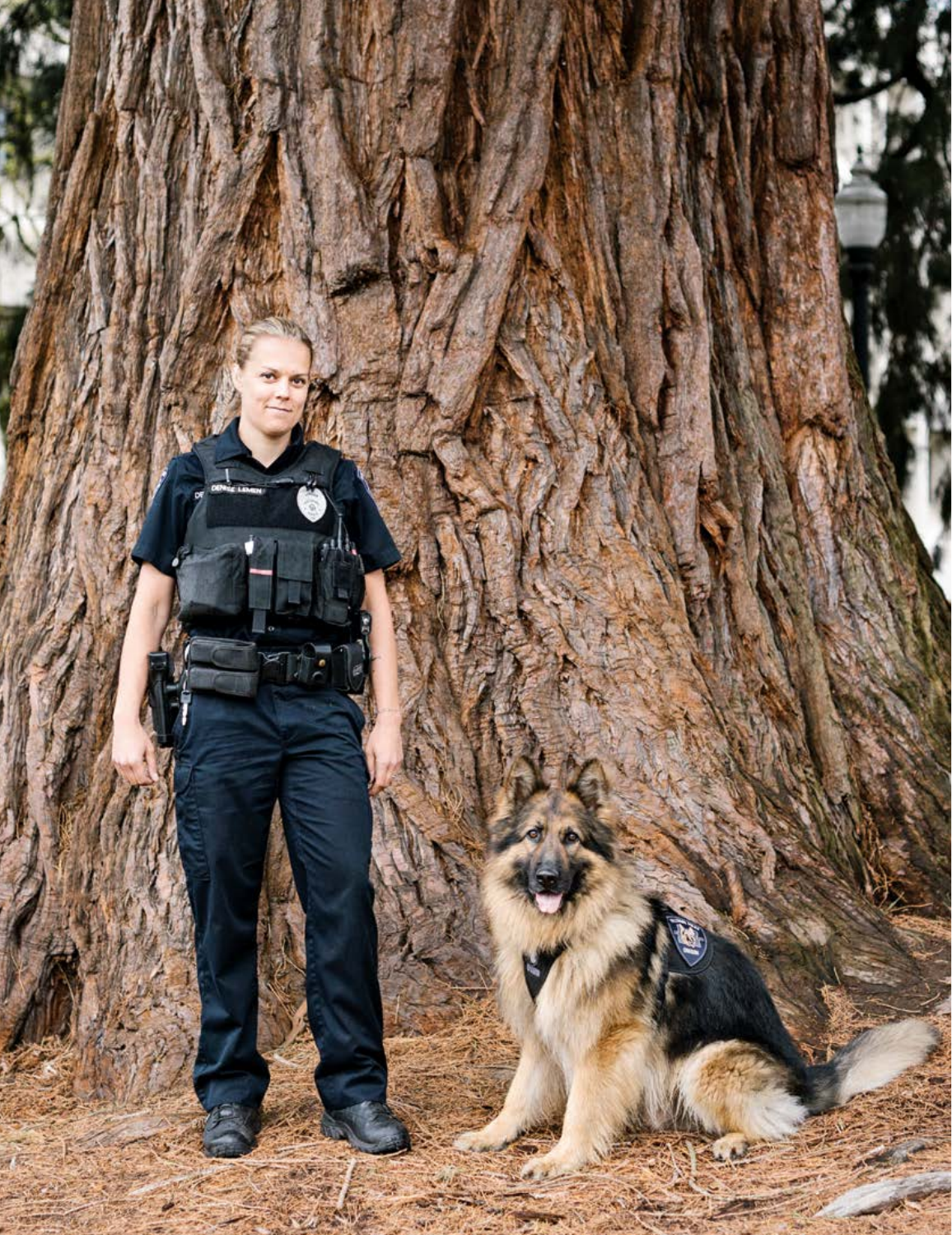acute or cumulative. How can they come out and be stronger?"

Goerling was also dedicated to the idea that when police are well themselves, they are able to treat citizens with greater empathy, which forges a greater connection with the whole community. He saw how improving emotion regulation and increasing self-awareness and attunement to others could both protect officers and help them be more effective on the streets.

Goerling began mentioning MBSR to his colleagues, but initially many of them saw it as a little too touchy-feely—something akin to the dreaded yoga.

"I don't do yoga," Megan Hewitt still insists. "I don't understand yoga and I don't *want* to do yoga."

Goerling was undeterred. He began inviting Rogers to training events. Rogers remembers one vividly: a simulation of a Columbine-like shooting in a big empty warehouse. "People were dressed up like they were wounded, screaming, frantic," he recalls. "Police cars were going with lights and sirens. Officers began jumping out of their cars and started running toward the warehouse. Gunshots were going off, and C-4 charges. "I was like, what am I doing here?"

At the end, Rogers said Goerling introduced him



this way: "He said, 'We have a mindfulness teacher here. How wild and crazy is that?'"

One officer came up and shook Rogers' hand a sign, to him, that the team was open. "We're all human beings," Rogers says. "No matter what we're doing, we suffer, and this is a path out of the suffering."

Well, maybe not so fast. One or two officers may have been curious. The rest? It would take something more than a handshake to convince them.

### **In the past few years, the military has begun**

seriously testing a variety of mind-fitness programs, like MBSR, with its troops. Where once military training focused mostly on wartime skills and physical fitness, the Pentagon is beginning to see the benefits in training soldiers to focus their minds through practices like meditation.

In 2009, a study published in the journal *Joint Forces Quarterly* gave Goerling something to work with. Marine reservists were trained before deployment in mindfulness practice, and a series of later tests showed that those who spent more time engaging in mindfulness saw improvements in their cognitive performance and felt less stressed than their colleagues.

This wasn't the touchy-feely-hippie stuff cops loathed. These were warriors.

"The anecdotal and scientific evidence was just remarkable," Goerling says. "You just couldn't ignore it."

He went to the police chief and got the go-ahead to put together a class, taught by Rogers, at city expense. But before the program was launched, the department got a new police chief. And just like that, the MBSR course was dead.

"Basically, he had no use at all for mindfulness meditation," Goerling says. "It was just a bunch of voodoo."

The new chief would face far bigger problems. As his tenure wore on, his relationship with officers grew more and more strained. By 2013, there were two unfair labor practice complaints filed by the union and a lawsuit against the department filed by one of its own officers. Morale was tanking.

 "It definitely was a hurricane," the chief would later tell the local newspaper.

Meanwhile, it was clear that at least some officers were straying. One sergeant was disciplined after buying two gallons of maple syrup—expensing it to the city—then pouring some on a transit station bench. He later explained that was his way of preventing loitering.

And of course, there was the incident with Officer Cannon.

"That was the incident that snapped the organization," Goerling says.

Six weeks later, the chief resigned. The city hired an interim, Ron Louie, who had served as Hillsboro's chief from 1992 to 2007.

**As Officer Stephen Slade reclined to meditate in mindfulness teacher Brant Rogers' studio, with his eyes closed, he said he couldn't help thinking, "Anybody can burst in that door and take full advantage of us. Part of me is saying, you've got to stay on high alert because you never know. …" Out on the streets, he says, "My life depends on it."**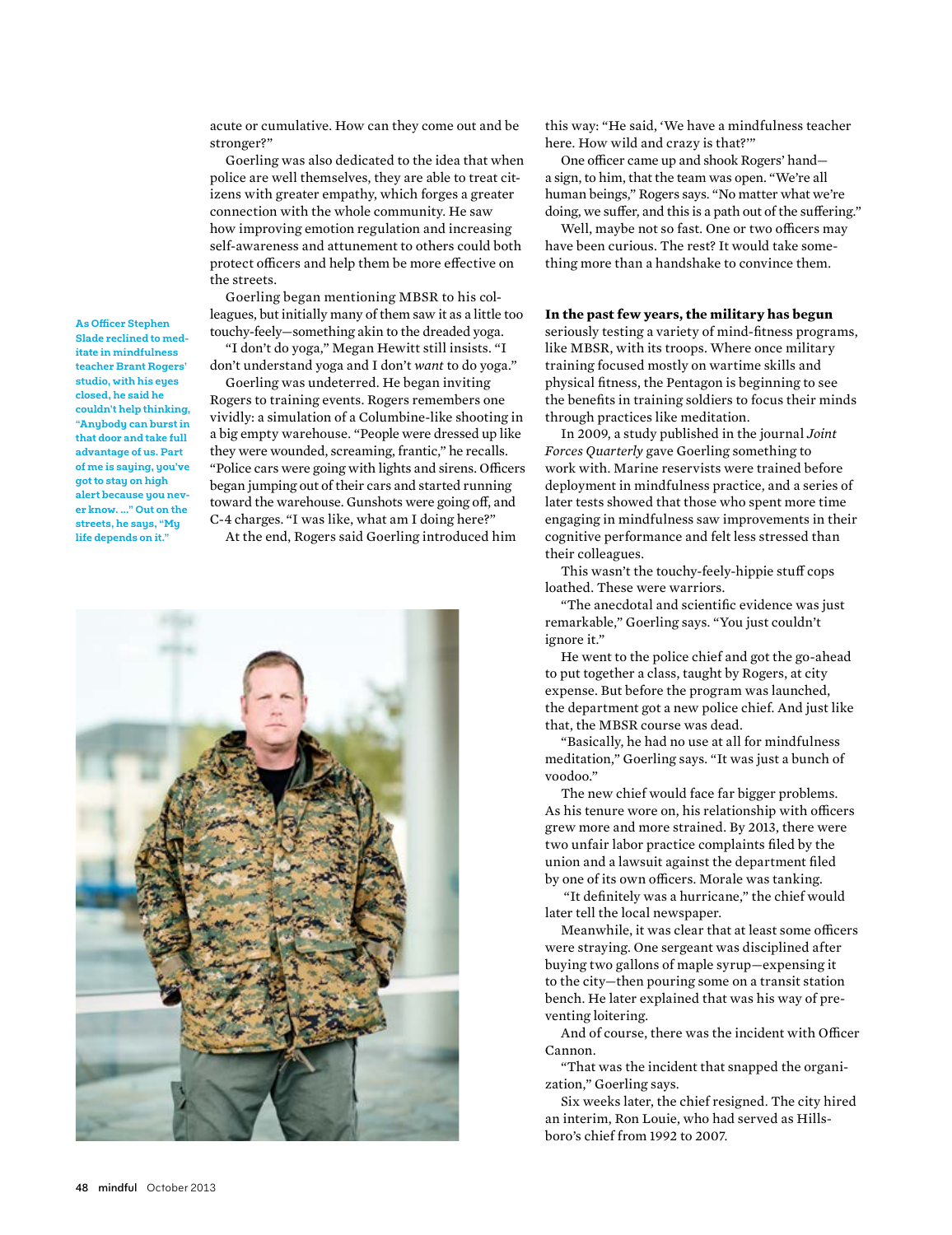"The outcome of the police/ citizen encounter is dependent on how well I am as a police officer. If I'm not holistically well, I'm not going to regulate my emotions very effectively. I'm not going to be empathetic."

Lieutenant Richard Goerling

Louie, who in his retirement was teaching a class on "tactical communication" at Portland State University, was the son of Chinese immigrants. As a rookie cop in Palo Alto in the 1970s, he was among a handful of officers selected for an experimental program: they were sent off to a monastery, where psychologists trained them in a new way to handle difficult calls.

"Instead of walking into a crisis, taking out the baton, and throwing everybody in jail, we'd *communicate*," says Louie. "Remember, this was a new thing in the seventies."

Today, much of what he learned is widely accepted. Still, when cops confront bad guys, the first thing on their minds isn't always reasoned discussion. It's maintaining control.

"Most cops yell commands like crazy," Louie says. "Drop the knife! Drop the knife! Drop the #\*\$% knife!"

Louie was interested in Goerling's ideas. The department was clearly in need of some help, and with a six-month interim appointment, he had nothing to lose.

"One of the first things he did when he became chief," Goerling recalls, "was to call me and say, let's make this mindfulness thing happen."

### **What resulted was a nine-week class called**

Mindfulness-Based Resiliency Training, taught mostly by Rogers but with other experts brought in. Rogers would teach meditation, breathing, and other mindfulness techniques and throw in a little yoga, too. Officers would have homework, including readings and daily mindfulness practices, and would eventually engage in a daylong silent retreat.

A few officers, like Sergeant Case, who had already taken an MBSR course from Rogers at Goerling's suggestion, decided to go through it again. The first time around, most of the benefits she noticed were in her personal life—in particular, when trying to get back on a horse after being thrown from the bucking animal.



"Every time I'd get back on, my whole body would shake," Case says. "I couldn't control the physical elements of the stress, no matter how badly I wanted this.

"There's already shame attached to fear in my profession," she continues. "Mindfulness practice allowed me to accept the feeling and not judge it accept it and move forward instead of getting stuck."

If this could help with such a powerful emotion as fear—that "body wash of terror," as Case calls it—then she figured it could also help deal with the stresses of police work.

Many officers remained skeptical. Goerling wasn't going to order anyone to sign up. Instead, he asked for volunteers, taking care to pitch the class as the stuff of warriors. "It's the graduate school of tactical breathing," he told them in an email.

That was something Slade, the SWAT team member, understood. As a sniper, you're taught to control your breath, to squeeze the trigger during the few-seconds pause after you've fully exhaled. You have to keep your eye on a target. You have to sit still for hours. Maybe mindfulness, being "present" in the moment, would be useful for that. It might also help ease stress, as studies have shown.

"Maybe this will help me," he thought. He agreed to sign up.

**On the third day of mindfulness class, Chief**  Louie looked around the room approvingly. There **→**

**Lieutenant Richard Goerling assists in instructing a mindfulness class at Hillsboro Police Department in a suburb of Portland, Oregon. "The mindfulness class isn't about being relaxed. It isn't about eliminating stress. It's about being aware of what stress is doing and mitigating its impact."**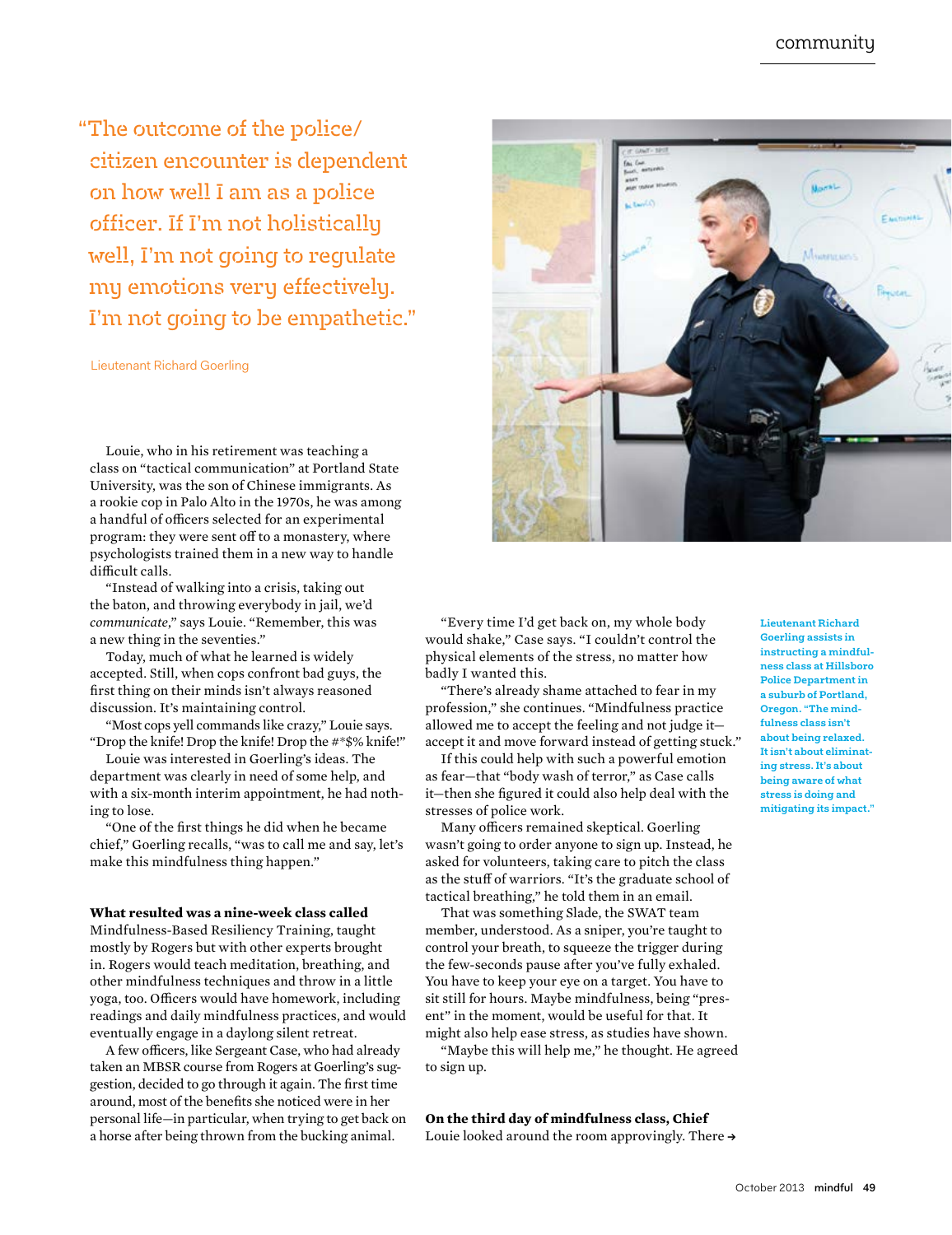

**Everyone knows this job gets to you, says Sergeant Deborah Case. But you can't act like it. At the police academy they talk about stress-reduction strategies for maybe 15 minutes. "We deny ourselves the experience of being human," she says. "It's going to leach out somewhere."**

were members of the hostage-negotiating team, the K-9 team, and a team that focuses on calls involving mental health problems. There were civilian employees of the police department, too.

"We have the best and the brightest in here," he said.

Goerling hopes that these 24 officers will spread the word, and that, as time goes on, the whole force (121 sworn officers and 41 professional staff) can go through Rogers' MBSR class.

Rogers has had to adjust his teaching for the audience. He tries to use the language of cops—forget Buddhist and Sanskrit terms—sprinkling his discussion with terms like "tactical" and "strategy" and "situational awareness."

The typical MBSR lingo, about being "present in the moment," wasn't necessarily going to resonate here. Instead, he tells them, "Pay attention to what's happening around you. Notice the thoughts…."

Language choices aside, the upshot of mindfulness training is to help police decrease reactivity and increase thoughtful responsivity; to be assertive rather than aggressive. Without a doubt, this is the heart of good police work. Officers with these skills

will be better able to relate to the wife who doesn't want her abusive husband arrested, better able to communicate and think clearly under stress. In a nutshell: better able to help the people in their communities whom they have sworn to serve and protect.

To get the message through to police, Rogers takes care to liken this mental fitness work to the physical fitness activities that law-enforcement culture has long embraced. "Over time, the shape and size of the brain is changing," he tells the officers. "You're reshaping how the mind works, just like you're reshaping the body."

Every week Rogers takes the class through a 30 to 40-minute body-scan meditation. When you get distracted, he tells them, just notice that, without judgment. Then bring your thoughts back to the body. "Each time you do that, that's a rep," he says. At one point in class, he flexes his arm like he's doing bicep curls. Practicing mindfulness, he says, is like building "muscle memory. It's like doing reps."

### **All this is great conceptually. But as Slade points**

out, you're asking this of police officers. As he and the others lie down in Rogers' studio with their eyes closed, he can't help thinking, "Anybody can burst in that door and take full advantage of us. Part of me is saying, you've got to stay on high alert because you never know. …"

Out on the street, he adds, "My life depends on it." Goerling says that's called "hypervigilance."

And it's not healthy, it's not sustainable, and it's not protective.

The mindfulness class "isn't about being relaxed," he says. "It isn't about eliminating stress. It's about being aware of what stress is doing and mitigating its impact."

Like the others, Officer Eric Russell, the tattooed former Marine sniper, came to the class with a dose of skepticism. The homework alone requires that something's got to give—like sacrificing an hour at the gym, for instance. "It really is a big investment," he says. "A blind investment."

Still, he's determined to be open-minded. If there's something that will give him an edge out on the streets, then he's all for it. He thinks about what he has to juggle every time he gets in his police car. There's an earpiece where he hears the voice of the dispatcher. There's a police radio in the car, which may or may not be tuned to the same channel. There's a computer screen that spits out information about calls and suspects. Then there's the regular car radio, which he can tune to his favorite radio station. And then there's the driving, sometimes with lights and sirens.

"As officers, we spend so much time fine-tuning this craft of multitasking," he says. The mindfulness class seems to be asking him to do just the opposite: to "sit here and focus on one concept."

He pauses for a moment, thinking further about